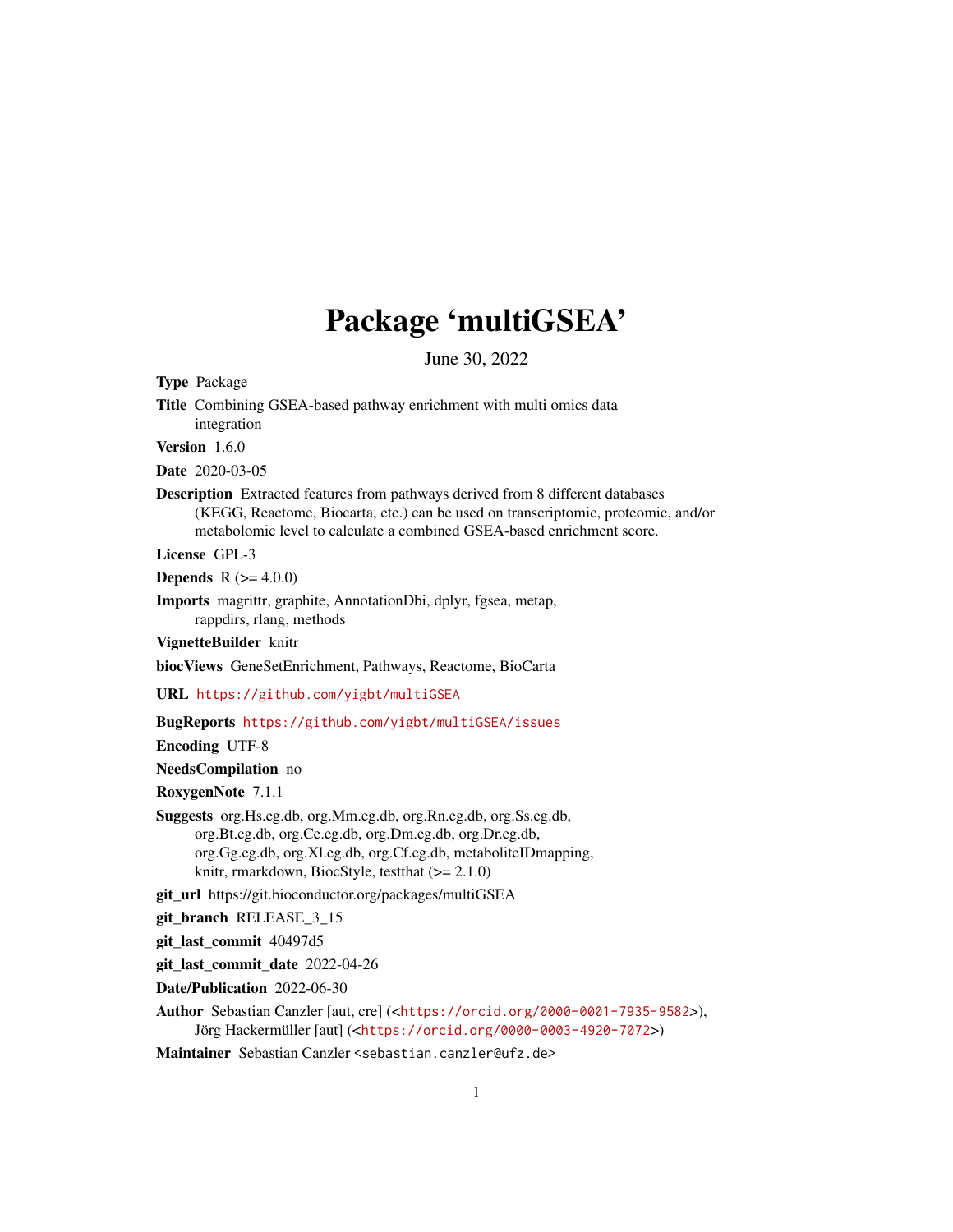## <span id="page-1-0"></span>R topics documented:

|       |                                                                                                                                      | -3             |
|-------|--------------------------------------------------------------------------------------------------------------------------------------|----------------|
|       |                                                                                                                                      | $\overline{3}$ |
|       |                                                                                                                                      | $\overline{4}$ |
|       |                                                                                                                                      | 5              |
|       |                                                                                                                                      | -6             |
|       |                                                                                                                                      | $\overline{7}$ |
|       |                                                                                                                                      | $\overline{7}$ |
|       |                                                                                                                                      |                |
|       |                                                                                                                                      | 9              |
|       |                                                                                                                                      |                |
|       | $initOmicsDataStructure \dots \dots \dots \dots \dots \dots \dots \dots \dots \dots \dots \dots \dots \dots \dots \dots \dots \dots$ |                |
|       |                                                                                                                                      |                |
|       |                                                                                                                                      |                |
|       |                                                                                                                                      |                |
|       |                                                                                                                                      |                |
|       |                                                                                                                                      |                |
|       |                                                                                                                                      |                |
|       |                                                                                                                                      |                |
|       |                                                                                                                                      |                |
| Index |                                                                                                                                      | 17             |

archiveDir *Retrieve the path to the cache directory.*

### Description

Retrieve the path to the cache directory for the multiGSEA package. Create the cache directory if need be.

### Usage

archiveDir()

#### Value

String containing the path to the cache directory.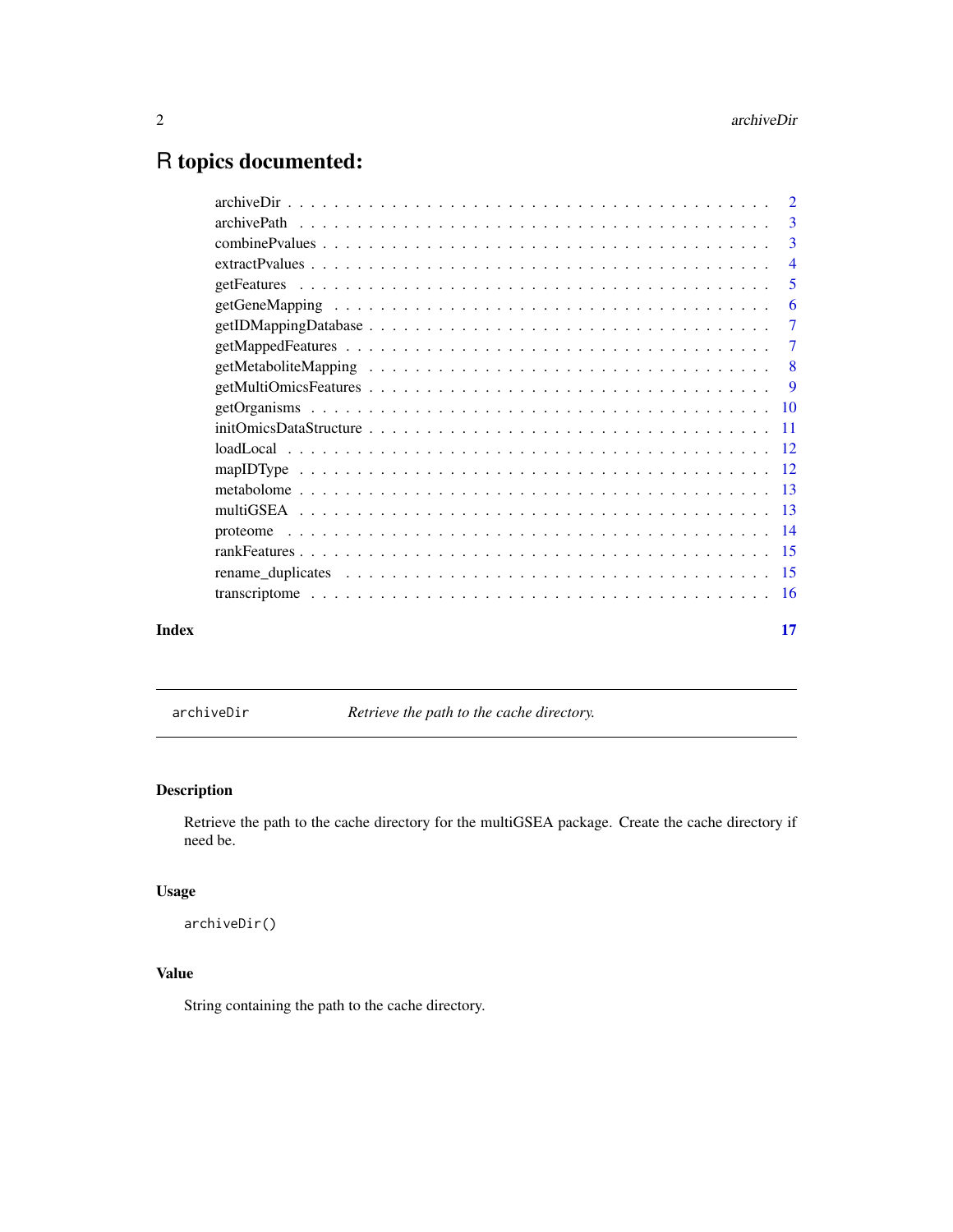<span id="page-2-0"></span>

#### Description

The function retrieves the path to a file that is cached in the archive directory.

#### Usage

```
archivePath(filename)
```
#### Arguments

filename Name of the file.

#### Value

String containing the path to the file.

combinePvalues *Calculate a combined p-value for multiple omics layer.*

#### Description

This function applies the Stouffer method, the Edgington method or the Fisher\'s combined probability test to combine p-values of independent tests that are based on the same null hypothesis. The Stouffer method can also be applied in a weighted fashion.

#### Usage

```
combinePvalues(df, method = "stouffer", weights = NULL)
```
#### Arguments

| df      | Data frame where rows represent a certain pathway or gene set and columns<br>represent p-values derived from independent tests, e.g., different omics layer. |
|---------|--------------------------------------------------------------------------------------------------------------------------------------------------------------|
| method  | String that specifies the method to combine multiple p-values. Default: "stouf-<br>fer" Options: "stouffer", "fisher", "edgington"                           |
| weights | List of weights that will be used in a weighted Stouffer method.                                                                                             |

#### Value

Vector of length nrow(df) with combined p-values.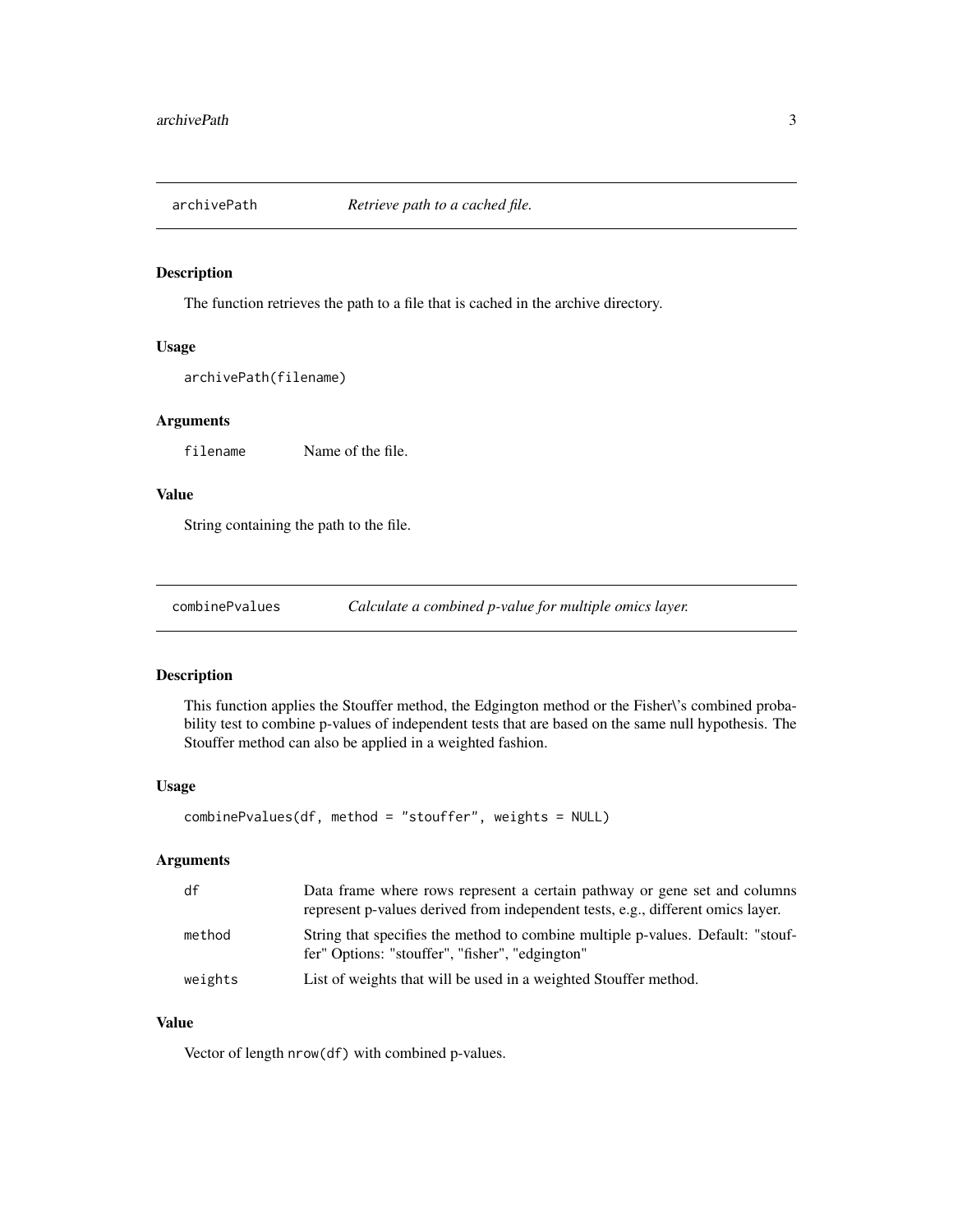#### Examples

```
df <- cbind(runif(5), runif(5), runif(5))
colnames(df) <- c("trans.pval", "prot.pval", "meta.pval")
# run the unweighted summation of z values
combinePvalues(df)
# run the weighted variant
combinePvalues(df, weights = c(10, 5, 1))
# run the Fisher's combined probability test
combinePvalues(df, method = "fisher")
# run the Edgington's method
combinePvalues(df, method = "edgington")
```
extractPvalues *Create a reshaped data frame from multiGSEA output.*

#### Description

This function reshapes the output from multiGSEA to get a single data frame with columns for p-values and adjusted p-values for each omics layer. Each row of the data frame represents one pathway.

#### Usage

extractPvalues(enrichmentScores, pathwayNames)

#### Arguments

| enrichmentScores |                                                                     |  |
|------------------|---------------------------------------------------------------------|--|
|                  | Nested List of enrichment scores, calculated by multiGSEA function. |  |
| pathwayNames     | List containing Pathway names.                                      |  |

#### Value

Data frame where rows are pathways and columns are (adjusted) p-values for each omics layer.

#### Examples

```
# Download pathway definition and extract features
pathways <- getMultiOmicsFeatures(dbs = c("kegg"), layer = c("transcriptome", "proteome"))
# load omics data and calculate ranks
data(transcriptome)
data(proteome)
ranks <- initOmicsDataStructure(c("transcriptome", "proteome"))
ranks$transcriptome <- rankFeatures(transcriptome$logFC, transcriptome$pValue)
```
<span id="page-3-0"></span>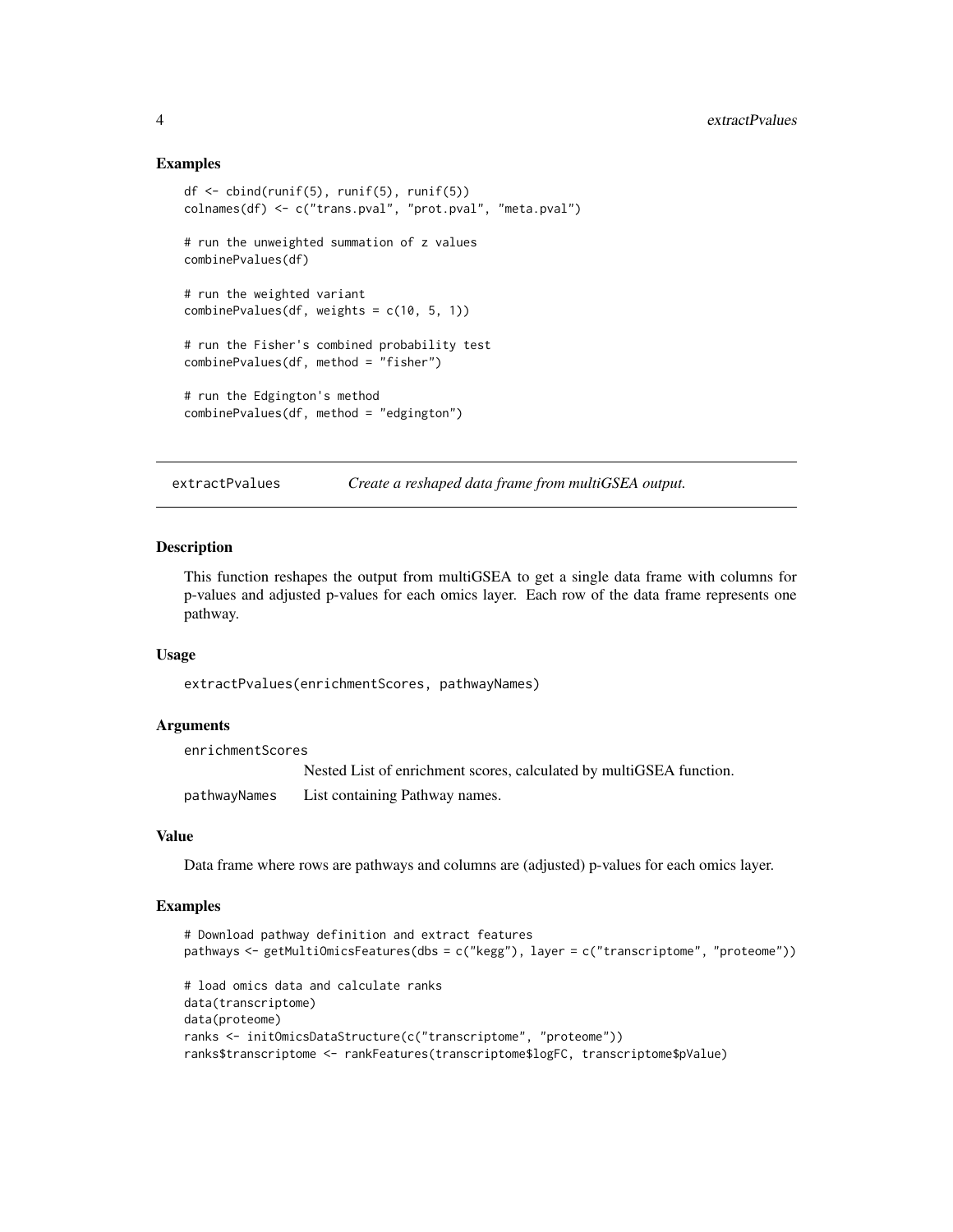#### <span id="page-4-0"></span>getFeatures 5

```
names(ranks$transcriptome) <- transcriptome$Symbol
ranks$proteome <- rankFeatures(proteome$logFC, proteome$pValue)
names(ranks$proteome) <- proteome$Symbol
# run the enrichment
es <- multiGSEA(pathways, ranks)
extractPvalues(
    enrichmentScores = es,
   pathwayNames = names(pathways[[1]])
)
```
getFeatures *Wrapper to extract features (nodes) from given pathways.*

#### Description

Function to extract the features (nodes) from a given list of pathways. These pathways have to be compiled with the [pathways](#page-0-0) function. Features can only be extracted for *\'proteins\'* or *\'metabo*lites\'. Features will by default be mapped to gene symbols.

#### Usage

```
getFeatures(
 pathway,
 which = "proteins",
  org = "hsapiens",
  returntype = "SYMBOL"
)
```
#### Arguments

| pathway    | A pathway created with pathways command.                                                                                                                                                                                    |
|------------|-----------------------------------------------------------------------------------------------------------------------------------------------------------------------------------------------------------------------------|
| which      | Mode to extract the features, either <i>\</i> 'proteins\' or <i>\</i> 'metabolites\'.                                                                                                                                       |
| org        | String specifying the organism, which is necessary for featureID mapping. De-<br>fault: human                                                                                                                               |
| returntype | String that specifies the returning ID type. Default: SYMBOL Options (genes/proteins):<br>SYMBOL, ENTREZID, UNIPROT, ENSEMBL, REFSEQ Options (metabo-<br>lites): HMDB, CAS, DTXCID, DTXSID, SID, CID, ChEBI, KEGG, Drugbank |

#### Value

Feature list with gene symbols (genes/proteins) or CHEBI IDs (metabolites)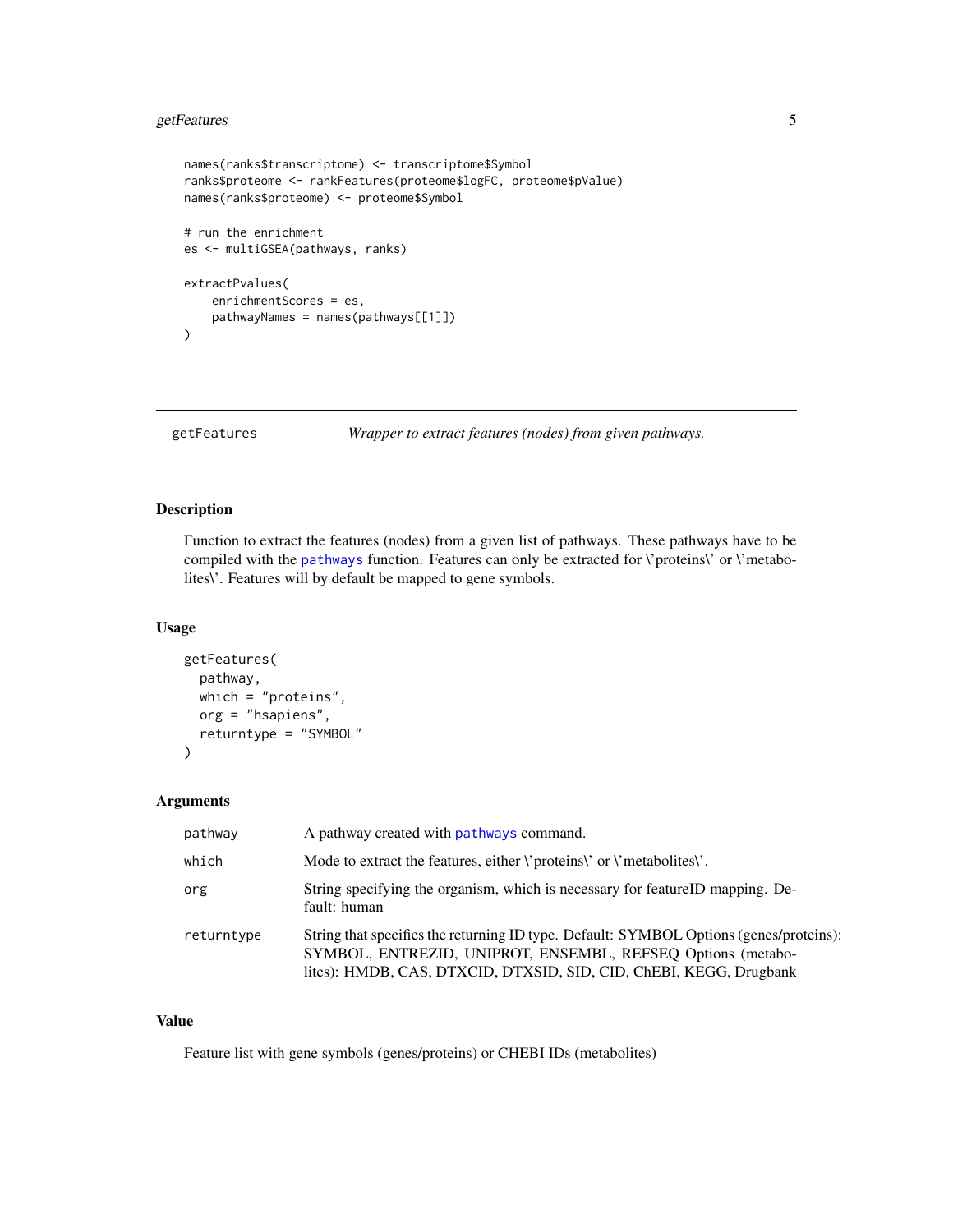#### Examples

```
pathways <- graphite::pathways("hsapiens", "kegg")[[1]]
getFeatures(pathways)
pathways <- graphite::pathways("mmusculus", "kegg")[[1]]
getFeatures(pathways, which = "metabolites", org = "mmusculus", returntype = "HMDB")
pathways <- graphite::pathways("mmusculus", "kegg")
getFeatures(pathways, which = "proteins", org = "mmusculus", returntype = "SYMBOL")
```

| getGeneMapping | Mapping between pathway encoded genes/proteins and different ID |
|----------------|-----------------------------------------------------------------|
|                | <i>formats.</i>                                                 |

#### Description

Function to retrieve the gene/protein identifier mapping. Ongoing from genes/proteins retrieved from pathway definitions, which often include two or more ID formats or a format that is not present in your omics measurement, this function maps those IDs to a given format. Depending on the organism, additional packages have to be installed.

#### Usage

```
getGeneMapping(features, keytype, org = "hsapiens", returntype = "SYMBOL")
```
#### **Arguments**

| features   | List of identifiers to be mapped.                                                                                      |
|------------|------------------------------------------------------------------------------------------------------------------------|
| kevtvpe    | String specifying the ID type, e.g., "ENTREZID" or "UNIPROT".                                                          |
| org        | String that defines the organism. Default: happiens Options: see get Organisms                                         |
| returntype | String that specifies the returning ID type. Default: SYMBOL, Options: SYM-<br>BOL, ENTREZID, UNIPROT, ENSEMBL, REFSEO |

#### Value

List containing mapped gene/protein IDs.

#### Examples

```
features <- graphite::nodes(graphite::pathways("hsapiens", "kegg")[[1]])
features <- gsub("ENTREZID:", "", features)
keytype <- "ENTREZID"
getGeneMapping(features, keytype)
getGeneMapping(features, keytype, returntype = "UNIPROT")
```
<span id="page-5-0"></span>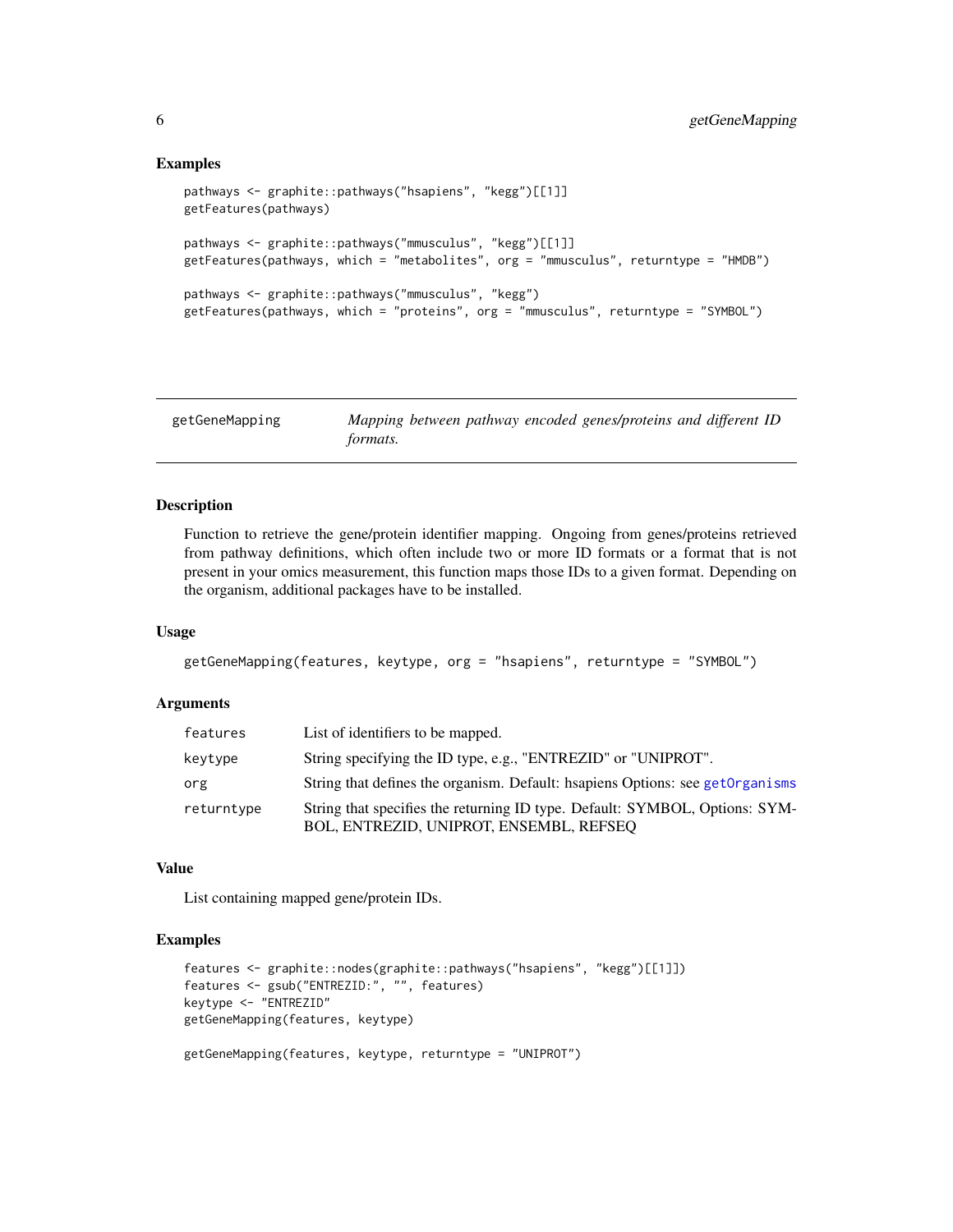```
features <- graphite::nodes(graphite::pathways("rnorvegicus", "reactome")[[1]])
features <- gsub("UNIPROT:", "", features)
getGeneMapping(features, keytype = "UNIPROT", org = "rnorvegicus")
getGeneMapping(features,
   keytype = "UNIPROT",
   org = "rnorvegicus",
   returntype = "ENSEMBL"
)
```
getIDMappingDatabase *Get the correct ID mapping database*

#### Description

Check by means of the given organism name if the required 'AnnotationDbi' package is installed. Select the ID mapping table based on the organism name and return it.

#### Usage

```
getIDMappingDatabase(organism)
```
#### Arguments

organism String that defines the organism.

#### Value

AnnotationDbi database for ID mapping.

getMappedFeatures *Wrapper to get feature mappings.*

#### Description

Feature mappings will be used from hard disk in case they have been mapped before and 'useLocal' is not set to be FALSE. In other cases, a feature extraction will be done and the results are stored for a following occasion.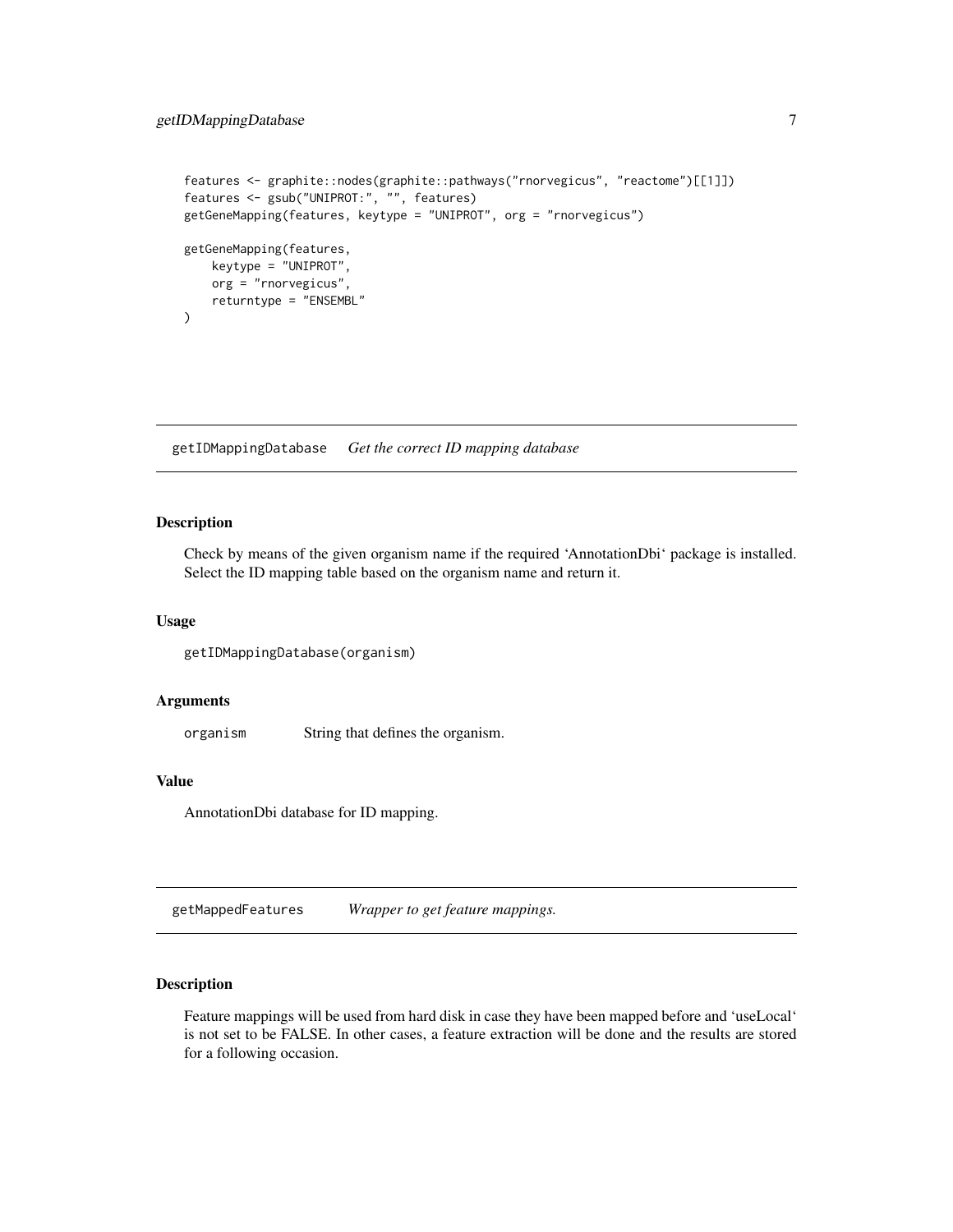#### Usage

```
getMappedFeatures(
 pathways,
  returnID = "SYMBOL",
  organism = "hsapiens",
 which = "proteins",
  useLocal = TRUE
)
```
#### Arguments

| pathways | List of pathway definitions.                                                          |
|----------|---------------------------------------------------------------------------------------|
| returnID | String specifying the returned ID format.                                             |
| organism | String defining the organism of analysis.                                             |
| which    | Mode to extract the features, either <i>\</i> 'proteins\' or <i>\</i> 'metabolites\'. |
| useLocal | Boolean specifying whether or not to use the local preprocessed mapping.              |

#### Value

List of mapped features for an omics layer.

| getMetaboliteMapping Mapping between pathway encoded metabolites and different metabo- |
|----------------------------------------------------------------------------------------|
| lite ID formats.                                                                       |

#### Description

Function to retrieve the metabolite identifier mapping. Ongoing from metabolites retrieved from pathway definitions, which often include two or more ID formats, this function maps those IDs to a given format. The complete mapping table based on [Comptox Dashboard,](https://comptox.epa.gov/dashboard) [PubChem,](https://pubchem.ncbi.nlm.nih.gov/) [HMDB,](https://hmdb.ca/) and [ChEBI](https://www.ebi.ac.uk/chebi) is provided in the AnnotationHub package metaboliteIDmapping.

#### Usage

```
getMetaboliteMapping(features, keytype, returntype = "HMDB")
```
#### Arguments

| features   | List of identifiers to be mapped.                                                                                                 |
|------------|-----------------------------------------------------------------------------------------------------------------------------------|
| kevtype    | String specifying the ID type, e.g., "ChEBI" or "KEGGCOMP".                                                                       |
| returntype | String that specifies the returning ID type. Default: HMDB Options: HMDB,<br>CAS, DTXCID, DTXSID, SID, CID, ChEBI, KEGG, Drugbank |

#### Value

List containing mapped gene/protein IDs.

<span id="page-7-0"></span>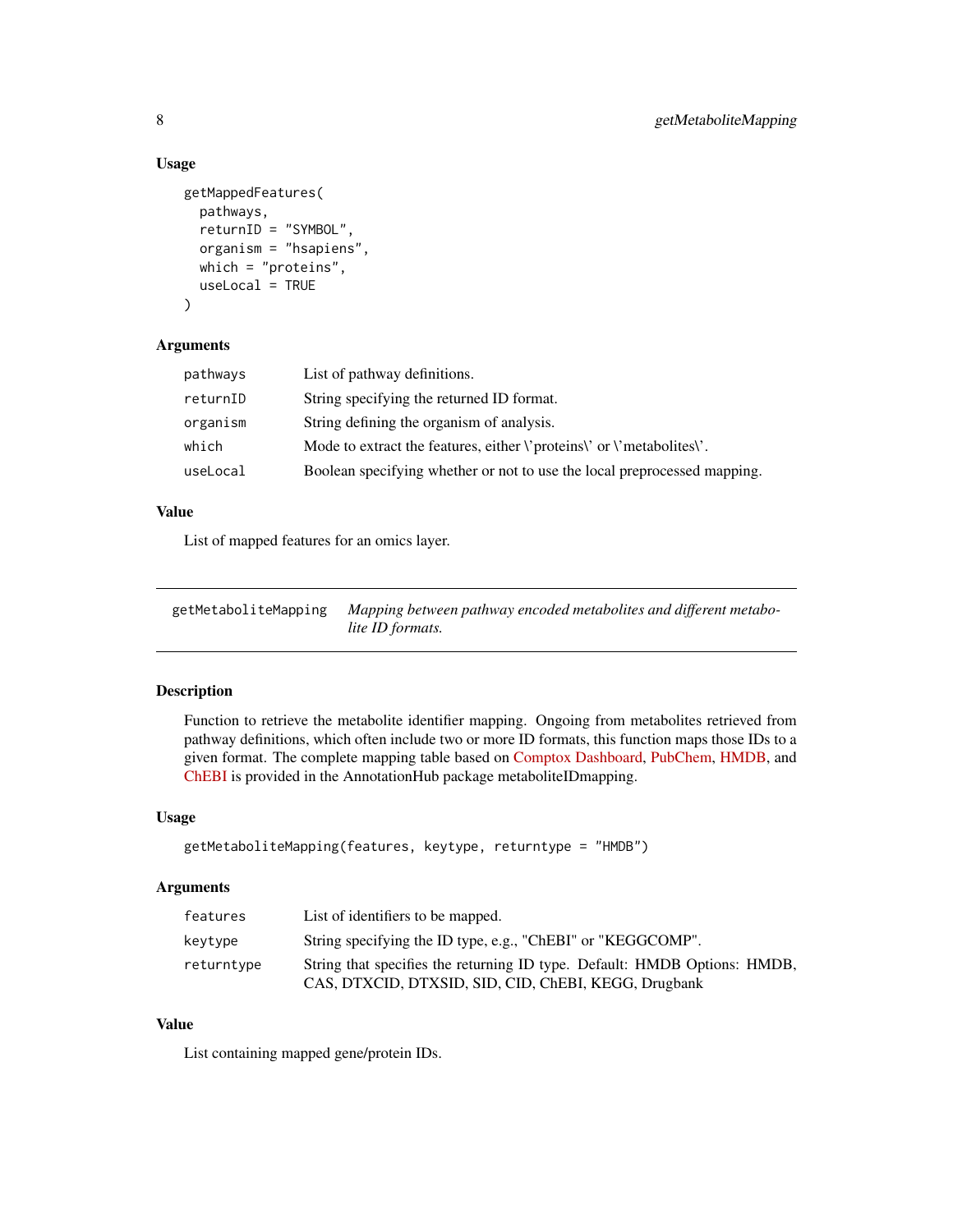#### <span id="page-8-0"></span>getMultiOmicsFeatures 9

#### Examples

```
features <- graphite::nodes(graphite::pathways("hsapiens", "kegg")[[1]], which = "metabolites")
features <- gsub("KEGGCOMP:", "", features)
keytype <- "KEGG"
getMetaboliteMapping(features, keytype)
getMetaboliteMapping(features, keytype = "KEGG", returntype = "CID")
```
getMultiOmicsFeatures *Collect feature mapping for user given databases and omics layer.*

#### Description

The functions makes use of the graphite R package to collect pathways from user specified databases. Depending on the omics layer specified, the function extracts either annotated genes/proteins (for transcriptome, proteome layer) or metabolites (for metabolite layer). The data structure that is returned is mandatory to calculate the multi-omics pathway enrichment.

#### Usage

```
getMultiOmicsFeatures(
  dbs = c("all"),layer = c("all"),returnTranscriptome = "SYMBOL",
  returnProteome = "SYMBOL",
  returnMetabolome = "HMDB",
  organism = "hsapiens",
  useLocal = TRUE
)
```
#### Arguments

| dbs                 | List of databases that should be queried for pathways. Default: all available<br>databases                                                |  |
|---------------------|-------------------------------------------------------------------------------------------------------------------------------------------|--|
| laver               | List of omics layer that should be addressed. Default: all three layer (transcrip-<br>tome, proteome, metabolome)                         |  |
| returnTranscriptome |                                                                                                                                           |  |
|                     | String specifying the returned gene ID format. Default: SYMBOL Options:<br>SYMBOL, ENTREZID, UNIPROT, ENSEMBL, REFSEQ                     |  |
| returnProteome      | String specifying the returned protein ID format. Default: SYMBOL Options:<br>SYMBOL, ENTREZID, UNIPROT, ENSEMBL, REFSEQ                  |  |
| returnMetabolome    |                                                                                                                                           |  |
|                     | String specifying the returned metabolite ID format. Default: HMDB Options:<br>HMDB, CAS, DTXCID, DTXSID, SID, CID, ChEBI, KEGG, Drugbank |  |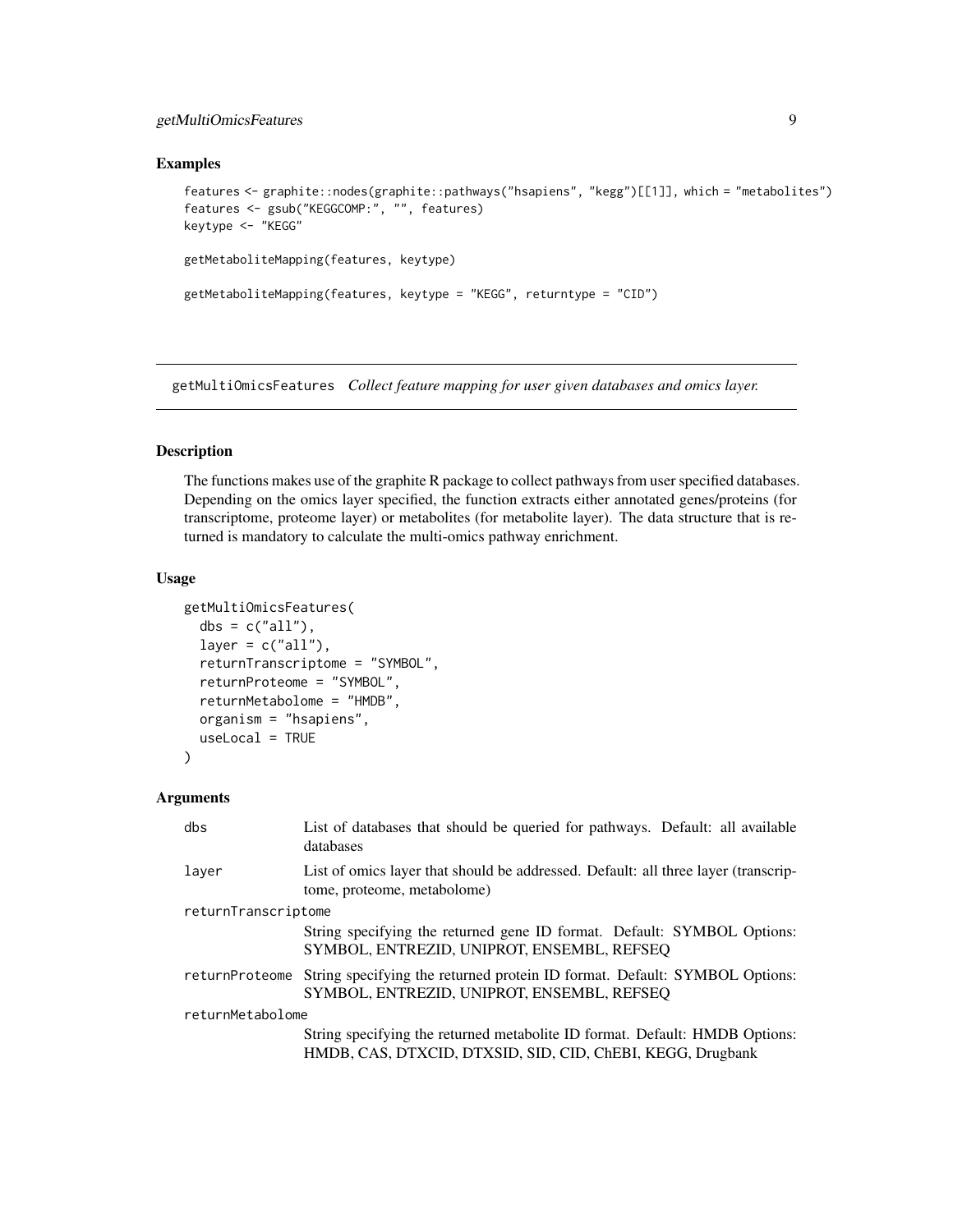<span id="page-9-0"></span>

| organism | String specifying the organism of interest. This has direct influence on the avail-<br>able pathway databases. Default: "hsapiens" Options: see getOrganisms                                                                                                                                                                                                                                                                       |
|----------|------------------------------------------------------------------------------------------------------------------------------------------------------------------------------------------------------------------------------------------------------------------------------------------------------------------------------------------------------------------------------------------------------------------------------------|
| useLocal | Boolean to use local pathway/feature descriptions. In case use Local is set to<br>FALSE, pathway definitions and feature extraction will be recalculated. This<br>could take several minutes depending on the database used. Pathbank, for ex-<br>ample, contains nearly 50000 pathway definition that have to be re-mapped.<br>useLocal has no effect when pathway definitions are retrieved for the first time.<br>Default: TRUE |

#### Value

Nested list with extracted and mapped pathway features.

#### Examples

```
getMultiOmicsFeatures(
    dbs = c("kegg"),
    layer = c("transcriptome", "proteome"),
    organism = "hsapiens"
)
getMultiOmicsFeatures(
    dbs = c("kegg", "reactome"),
    layer = c("transcriptome", "metabolome"),
    organism = "mmusculus"
)
getMultiOmicsFeatures(
    dbs = c("reactome"),
    layer = c("proteome"),
    organism = "rnorvegicus",
    returnProteome = "ENTREZID"
\mathcal{L}
```
<span id="page-9-1"></span>getOrganisms *Get list of supported organisms*

#### Description

Get a list of organisms that are covered in our workflow through a supporting 'AnnotationDBi' package. Without such a package we would not be able to map transcript and protein identifier between different formats. All the organisms that are listed here have at lest kegg and or reactome pathway annotation that can be queried by 'graphite'.

#### Usage

getOrganisms()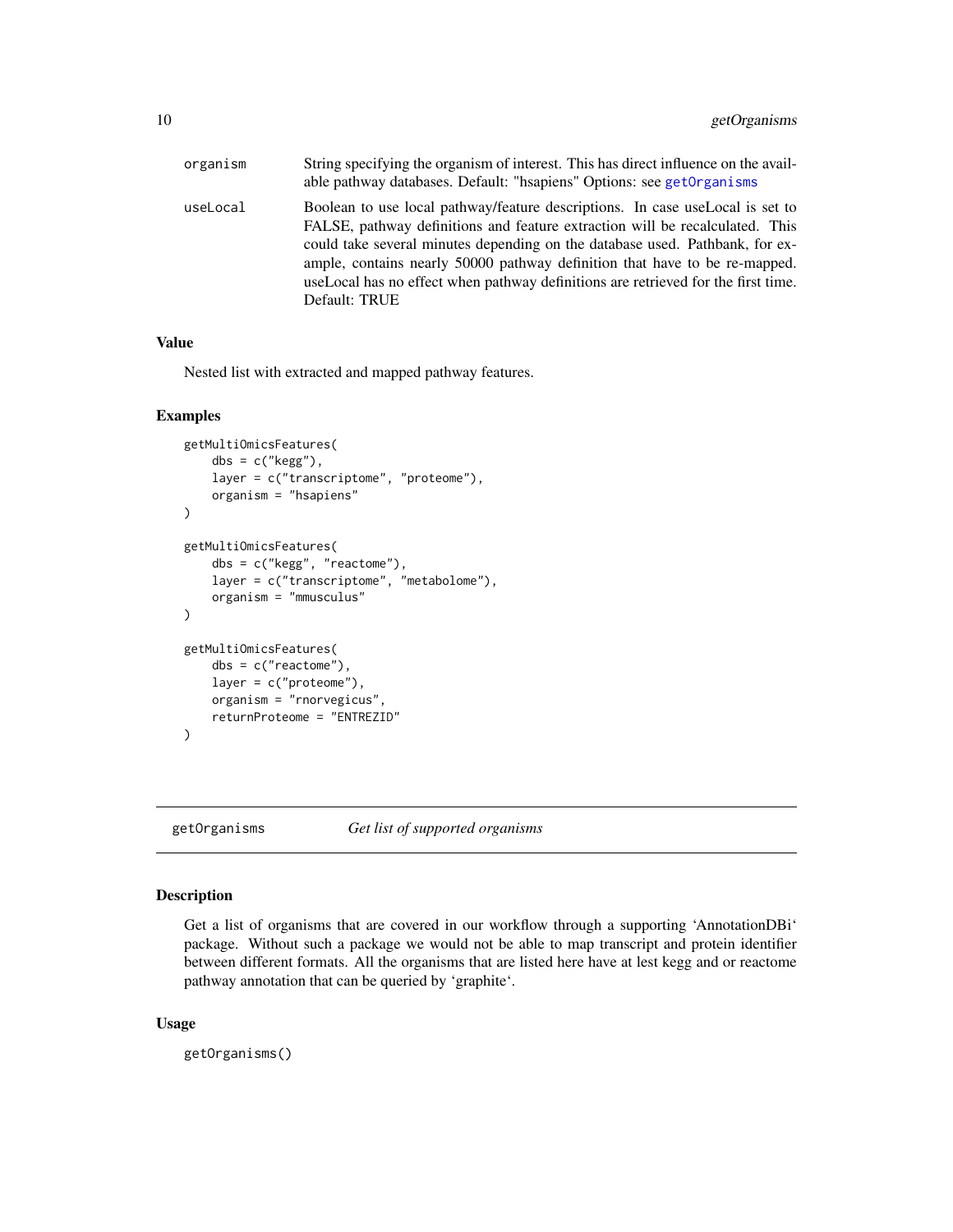#### <span id="page-10-0"></span>initOmicsDataStructure 11

#### Value

List of supported organisms

#### Examples

getOrganisms()

<span id="page-10-1"></span>initOmicsDataStructure

*Create an empty data structure for measured omics features*

#### Description

This function creates a data structure of nested but empty lists. One list for each omics layer. By default all three supported omics layer are used to create a data structures with three empty sublists: transcriptome, proteome, and metabolome.

#### Usage

```
initOmicsDataStructure(layer = c("transcriptome", "proteome", "metabolome"))
```
#### Arguments

layer List specifying the omics layer which should be created

#### Value

List with length(layer) empty sublists

#### Examples

```
initOmicsDataStructure()
initOmicsDataStructure(c("transcriptome", "proteome"))
initOmicsDataStructure(c("Transcriptome", "Metabolome"))
```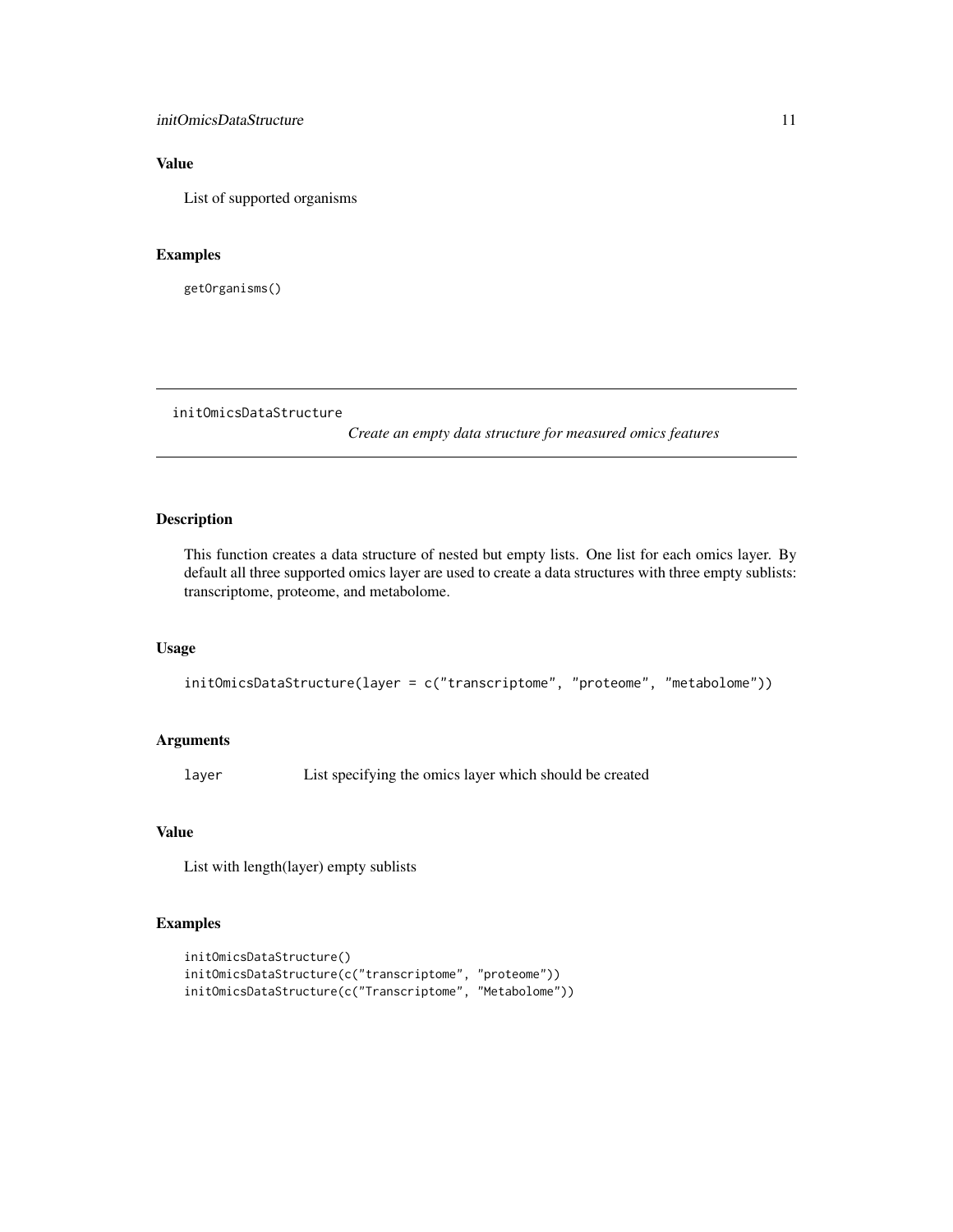<span id="page-11-0"></span>

#### Description

Use the readRDS function to load read the given file which should be in RDS format.

#### Usage

loadLocal(filename)

#### Arguments

filename Path to the file to be read.

#### Value

Content of file.

mapIDType *Helper function to map only a subset of metabolite IDs*

#### Description

This helper function becomes necessary since there are sometimes multiple ID formats used in a single pathway definition.

#### Usage

mapIDType(features, keytype = "CHEBI", maptype = "ChEBI", returntype = "HMDB")

#### Arguments

| features   | List of metabolite feature IDs of the pathway.              |
|------------|-------------------------------------------------------------|
| keytype    | String specifying the ID format in pathway definition.      |
| maptype    | String specifying the corresponding ID format in multiGSEA. |
| returntype | String identifying the ID type that should be mapped.       |

#### Value

List of mapped metabolite IDs.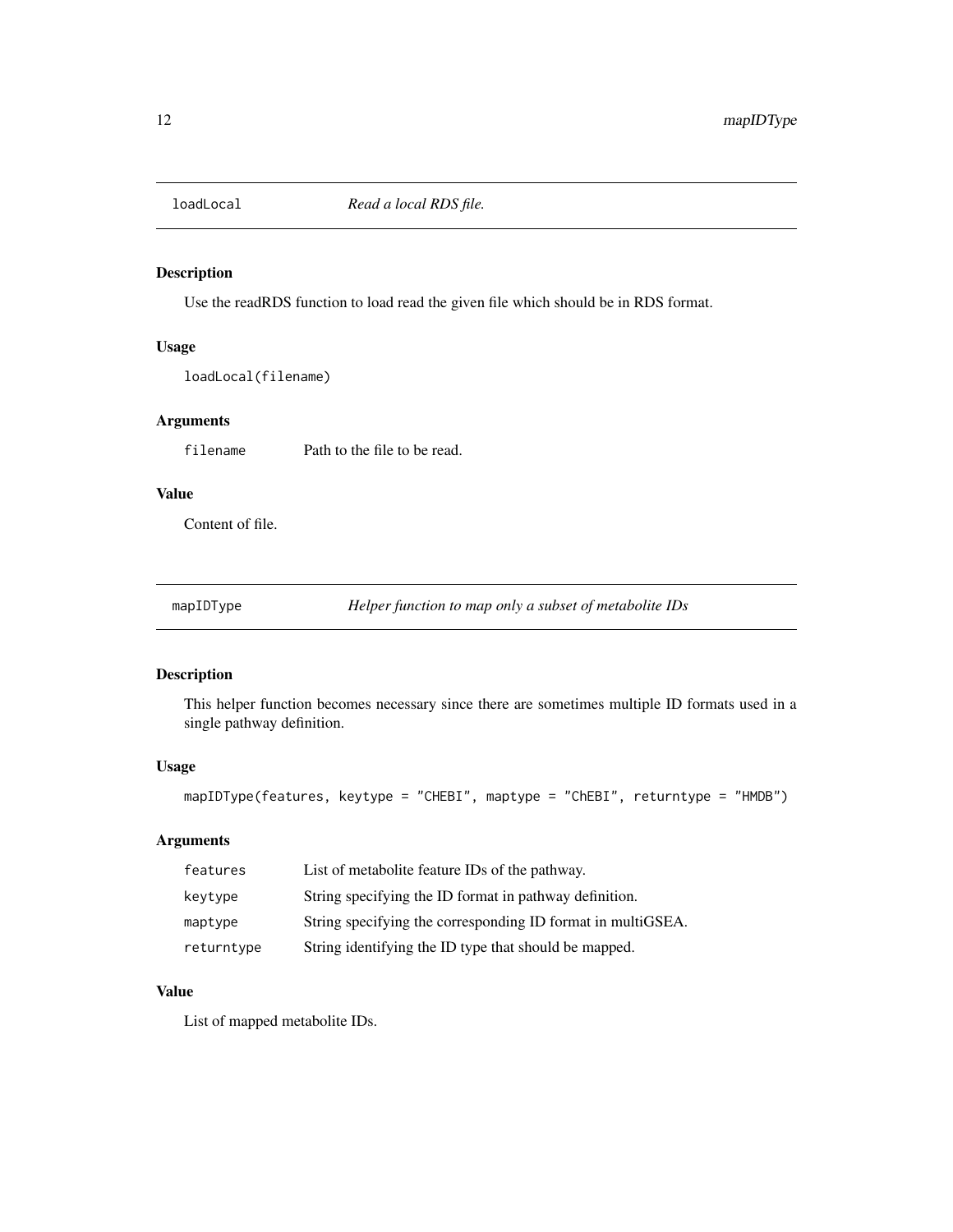<span id="page-12-0"></span>metabolome *Metabolomic data set that is used in the toy example provided by the 'multiGSEA' package.*

#### Description

Processed metabolomics data set that will be used throughout the vignette provided by the 'multi-GSEA' package. The raw data was originally published by [Quiros \_et al.\_](http://doi.org/10.1083/jcb.201702058) and can be accessed within the online supplementary material.

#### Usage

data(metabolome)

#### Format

A tibble with 4 variables and 4881 measured proteome features:

HMDB HMDB identifier of measured metabolites.

logFC Log2-transformed fold change between treatment and control.

pValue P-value associated with the fold change.

adj.pValue Adjusted p-value associated with the fold change.

#### Examples

data(metabolome)

multiGSEA *Calculate pathway enrichment for multiple omics layer.*

#### Description

This function calculates GSEA-based enrichments scores for multiple omics layer at once. Input pathways or gene sets have to be prepared in advance by means of the function [initOmicsDataStructure](#page-10-1). The function uses pre- ranked lists for each omics layer to calculate the enrichment score. The ranking can be calculated by means of the function [rankFeatures.](#page-14-1)

#### Usage

```
multiGSEA(pathways, ranks)
```
#### Arguments

| pathways | Nested list containing all pathway features for the respective omics layer. |
|----------|-----------------------------------------------------------------------------|
| ranks    | Nested list containing the measured and pre-ranked features for each omics  |
|          | laver.                                                                      |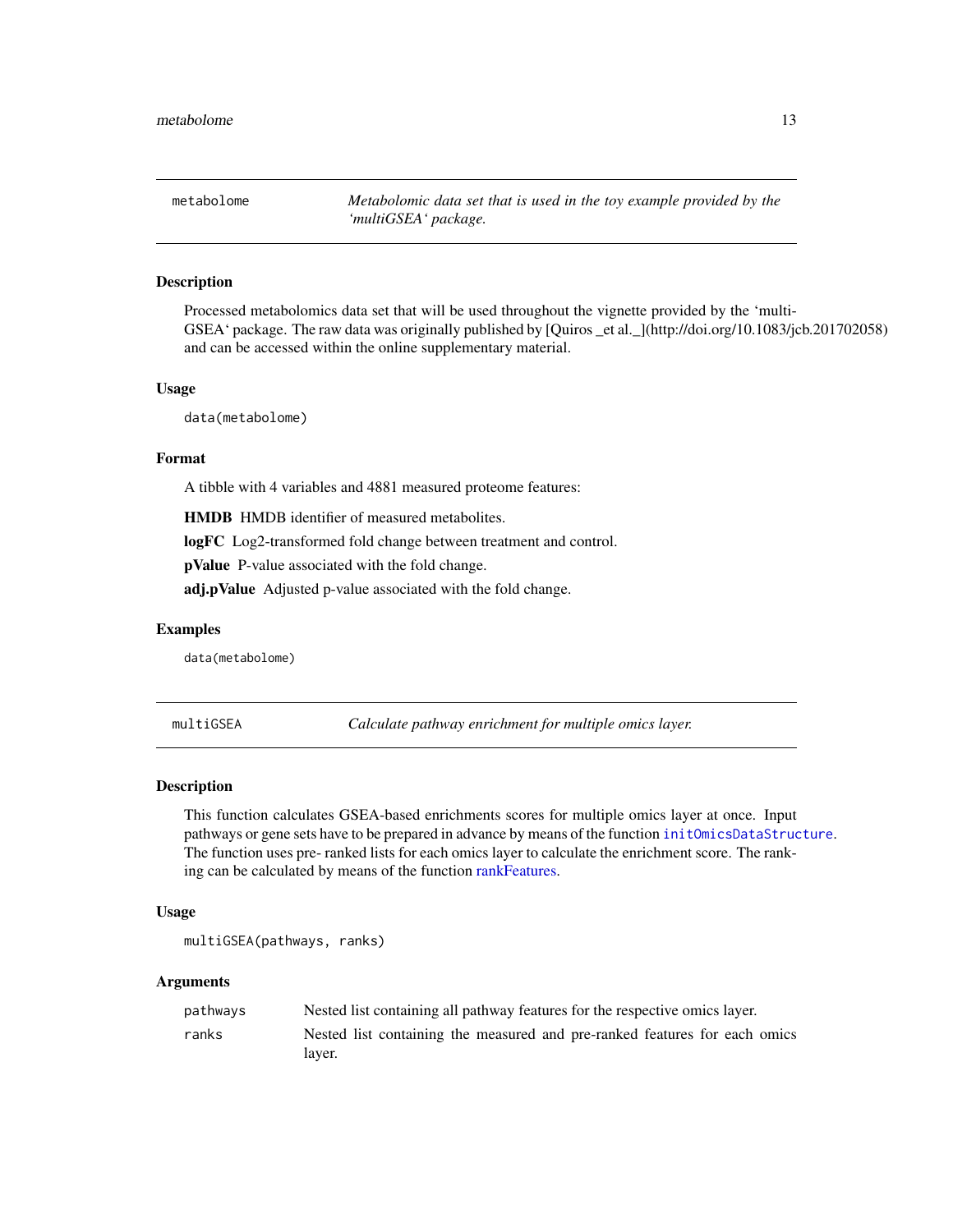#### <span id="page-13-0"></span>Value

Nested list containing the enrichment scores for each given pathway and omics layer.

#### Examples

```
# Download pathway definition and extract features
pathways <- getMultiOmicsFeatures(dbs = c("kegg"), layer = c("transcriptome", "proteome"))
# load omics data and calculate ranks
data(transcriptome)
data(proteome)
ranks <- initOmicsDataStructure(c("transcriptome", "proteome"))
ranks$transcriptome <- rankFeatures(transcriptome$logFC, transcriptome$pValue)
names(ranks$transcriptome) <- transcriptome$Symbol
ranks$proteome <- rankFeatures(proteome$logFC, proteome$pValue)
names(ranks$proteome) <- proteome$Symbol
## run the enrichment
```

```
multiGSEA(pathways, ranks)
```
proteome *Proteomic data set that is used in the toy example provided by the 'multiGSEA' package.*

#### Description

Processed proteomics data set that will be used throughout the vignette provided by the 'multi-GSEA' package. The raw data was originally published by [Quiros \_et al.\_](http://doi.org/10.1083/jcb.201702058) and deposited at [ProteomeXchange](http://proteomecentral.proteomexchange.org/cgi/GetDataset?ID=PXD006293).

#### Usage

data(proteome)

#### Format

A tibble with 4 variables and 8275 measured proteome features:

Symbol HGNC symbol of measured proteins.

logFC Log2-transformed fold change between treatment and control.

pValue P-value associated with the fold change.

adj.pValue Adjusted p-value associated with the fold change.

#### Examples

data(proteome)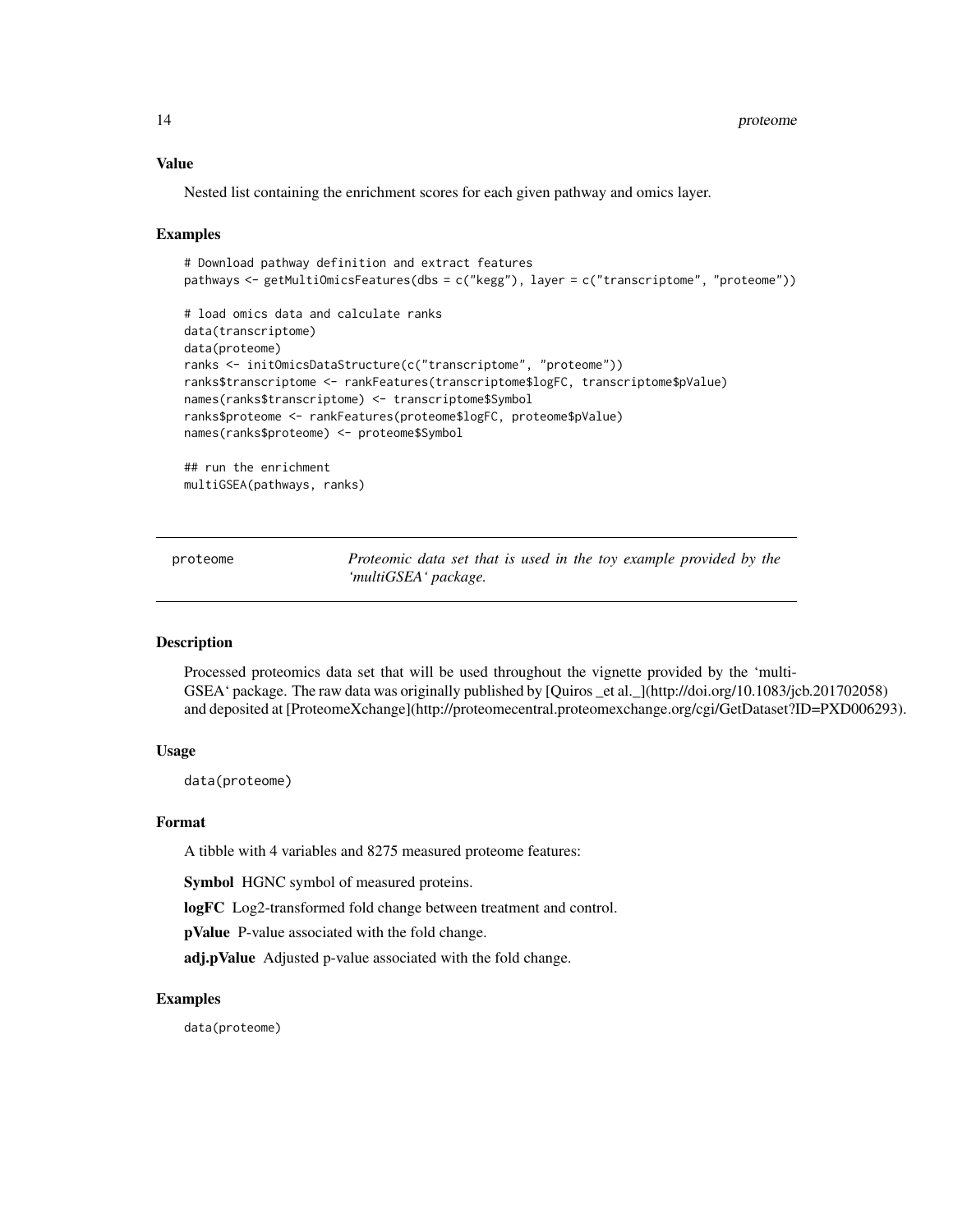<span id="page-14-1"></span><span id="page-14-0"></span>

#### Description

Rank features based on the direction of their fold change and their magnitude implicated through their assigned p-value.

#### Usage

```
rankFeatures(logFC, pvalues, base = 10)
```
#### Arguments

| logFC   | Vector containing the log-transformed fold changes of features. |
|---------|-----------------------------------------------------------------|
| pvalues | Vector containing the p-values associated with those logFCs.    |
| base    | Integer specifying the base of the logarithm. Default: 10       |

#### Value

Vector of pre-ranked features, still unsorted

#### Examples

logFC <- rnorm(10) pvalues <- runif(10) rankFeatures(logFC, pvalues)

rename\_duplicates *Make a list of strings unique*

#### Description

It might happen that there are duplicated strings in a list. With this function we will rename those duplicated entries in a way that we simply add the number of occurrences to the string. I.e., when the string foo occurs three times in a list, it will be renamed to foo  $\alpha$  = 1, foo  $\alpha$  2, and foo  $\alpha$  3, respectively.

#### Usage

```
rename_duplicates(names)
```
#### Arguments

names List of strings where duplicates should be renamed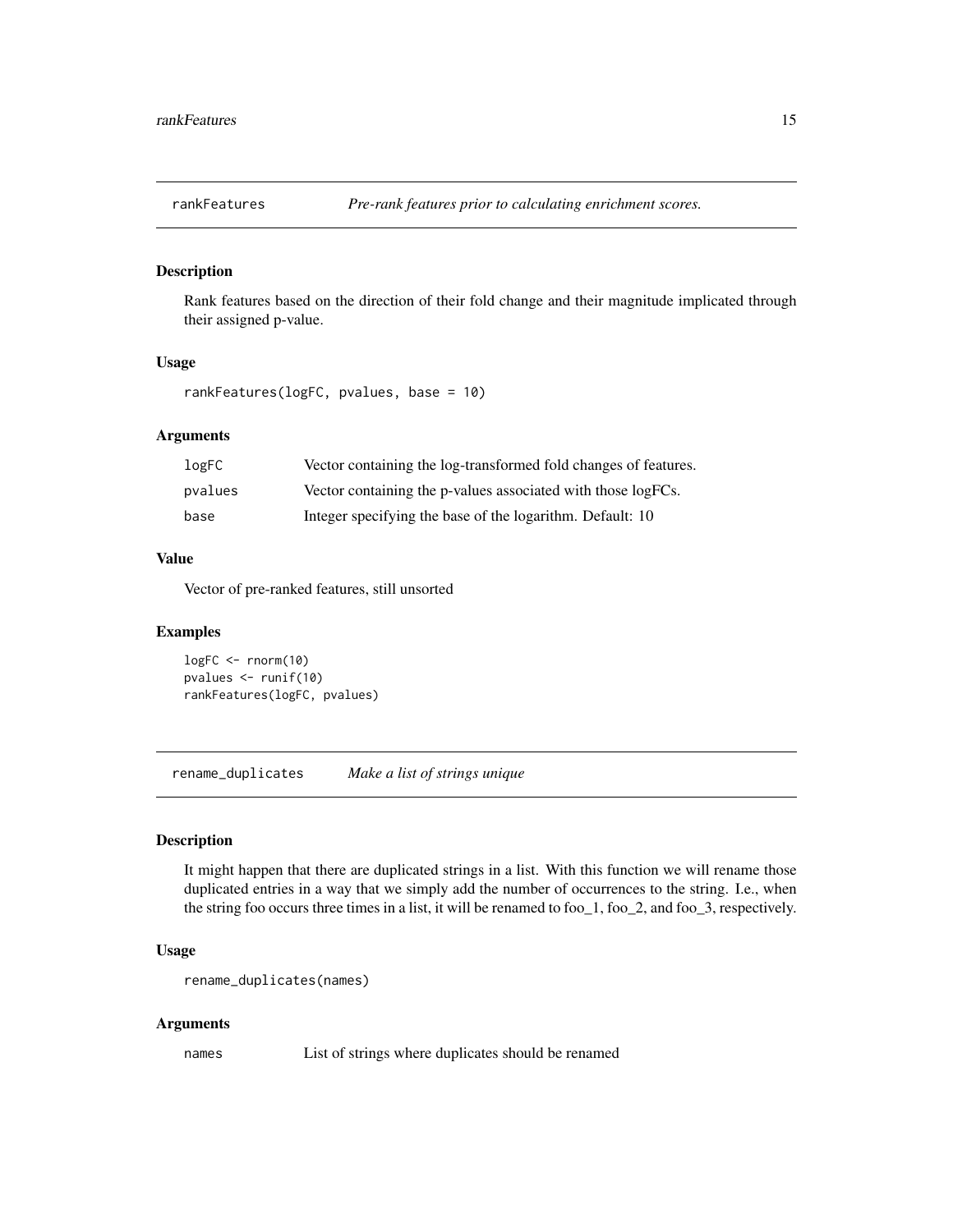#### <span id="page-15-0"></span>Value

List where duplicates are renamed.

#### Examples

```
1 \leq c ("foo", "bar", "foo", "bars")
rename_duplicates( l)
```
transcriptome *Transcriptomic data set that is used in the toy example provided by the 'multiGSEA' package.*

#### Description

Processed transcriptomics data set that will be used throughout the vignette provided by the 'multi-GSEA' package. The raw data was originally published by [Quiros \_et al.\_](http://doi.org/10.1083/jcb.201702058) and deposited at [NCBI Geo](https://www.ncbi.nlm.nih.gov/geo/query/acc.cgi?acc=GSE84631).

#### Usage

data(transcriptome)

#### Format

A tibble with 4 variables and 15174 measured transcriptome features:

Symbol HGNC symbol of measured transcripts.

logFC Log2-transformed fold change between treatment and control.

pValue P-value associated with the fold change.

adj.pValue Adjusted p-value associated with the fold change.

#### Examples

data(transcriptome)